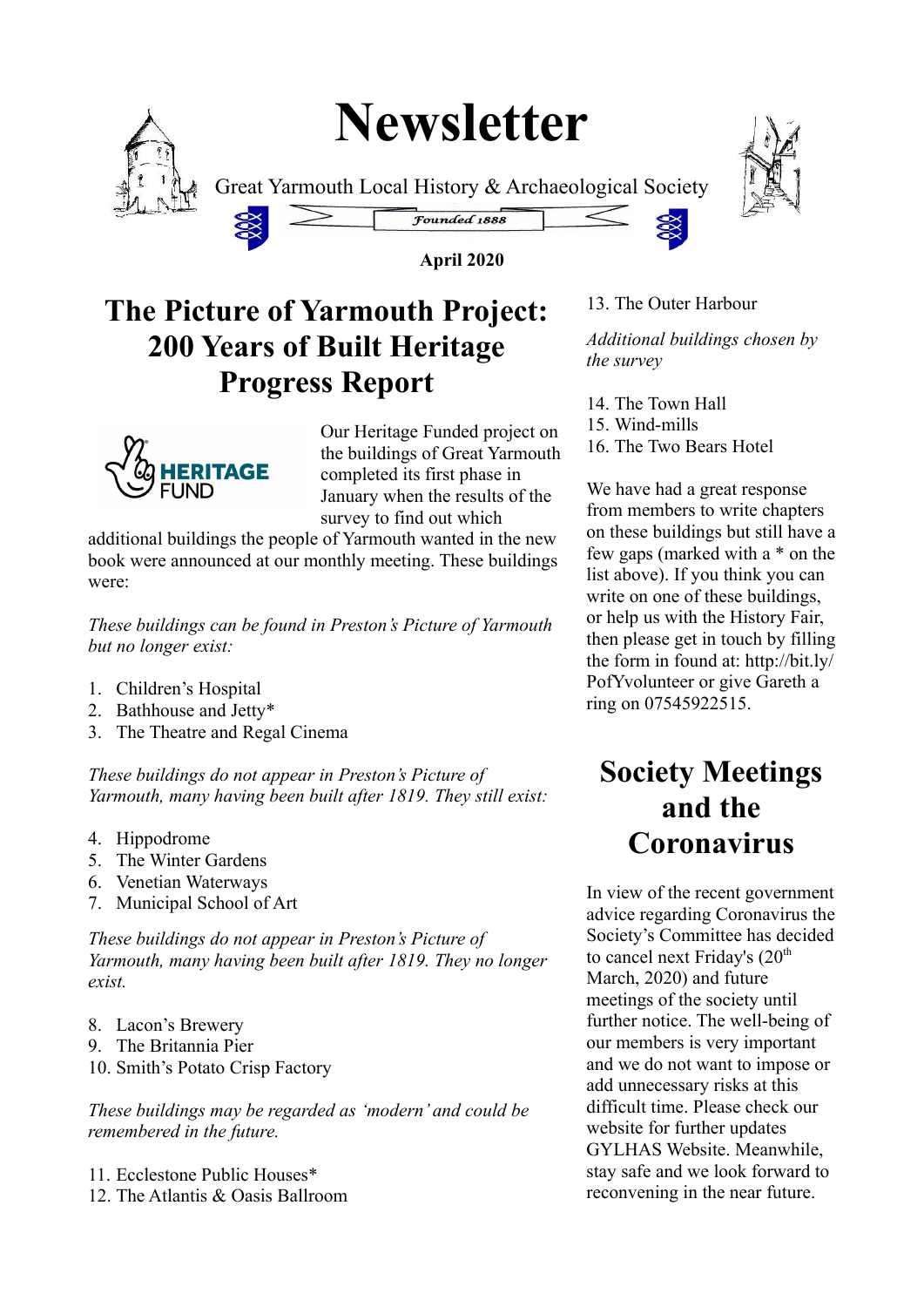## **YHAC's visit to the RAF Air Defence Radar Museum at Neatishead**



Our Young Archaeologists have been learning about World War Two recently so were thrilled to visit the RAF Air Defence Radar Museum at Neatishead to find out about all about the secret listening stations

along the Norfolk coast.

We visited the communications room where the museum volunteers showed us how the radar stations operated and we found out how the signals were used to scramble fighter planes during the Battle of Britain. We also got to plot incoming planes on the tabletop and discovered how the coloured arrows matched up to the coloured sections on the sector clock. Some of the young people took up the invitation to sit in a Jaguar cockpit where they were amazed at the number of instruments, while others were happier in the comfort of the rejected ejector seat!

In the Cold War room we were shown a film of the suspected

Russian espionage tactics during the Cold War and we explored some of the equipment which the British and Nato used to counteract them. We were surprised at how little computing power was available to the 'Superpowers' in that era and



astonished to learn that our mobile phones today hold more computer storage than the entire base used.

Thanks to the team at RAF Radar Museum for showing us around and also to society members Ann Dunning, Glenda Wells and Una Watson for helping lead the group.

*Patricia Day*

### **Postponement of the 2020 History Fair**

As with this year's Great Yarmouth Arts Festival, the planned History Fair due to be held at the same time has been postponed indefinitely. However, work for the Preston book about the buildings of Yarmouth is still going ahead. There are some chapters that still need to be written. If you would like the opportunity to volunteer to write one of these remaining chapters in the book, then please look at article written by Gareth Davies on the first page.

### **Port and Haven Commissioners Offices, South Quay**

Now a private residence, the Port and Haven Commissioners Offices located at 21 South Quay were officially opened in

September 1909. The building was designed by the architects Olley & Haward and is next door to what was



the old Custom House. The Customs House itself was built in 1720 and was originally constructed as a merchants house for John Andrews. It was then subsequently purchased by the government in 1802 and was used as a customs house. In 1986 it was bought by the Great Yarmouth Port Authority and a joining passageway was built between it and the Commissioners Offices. The Old

Customs House displayed the H.M. Customs Coat Of Arms above the porch. When these were restored in 1993 by the Great Yarmouth Port Authority the arms were remounted on the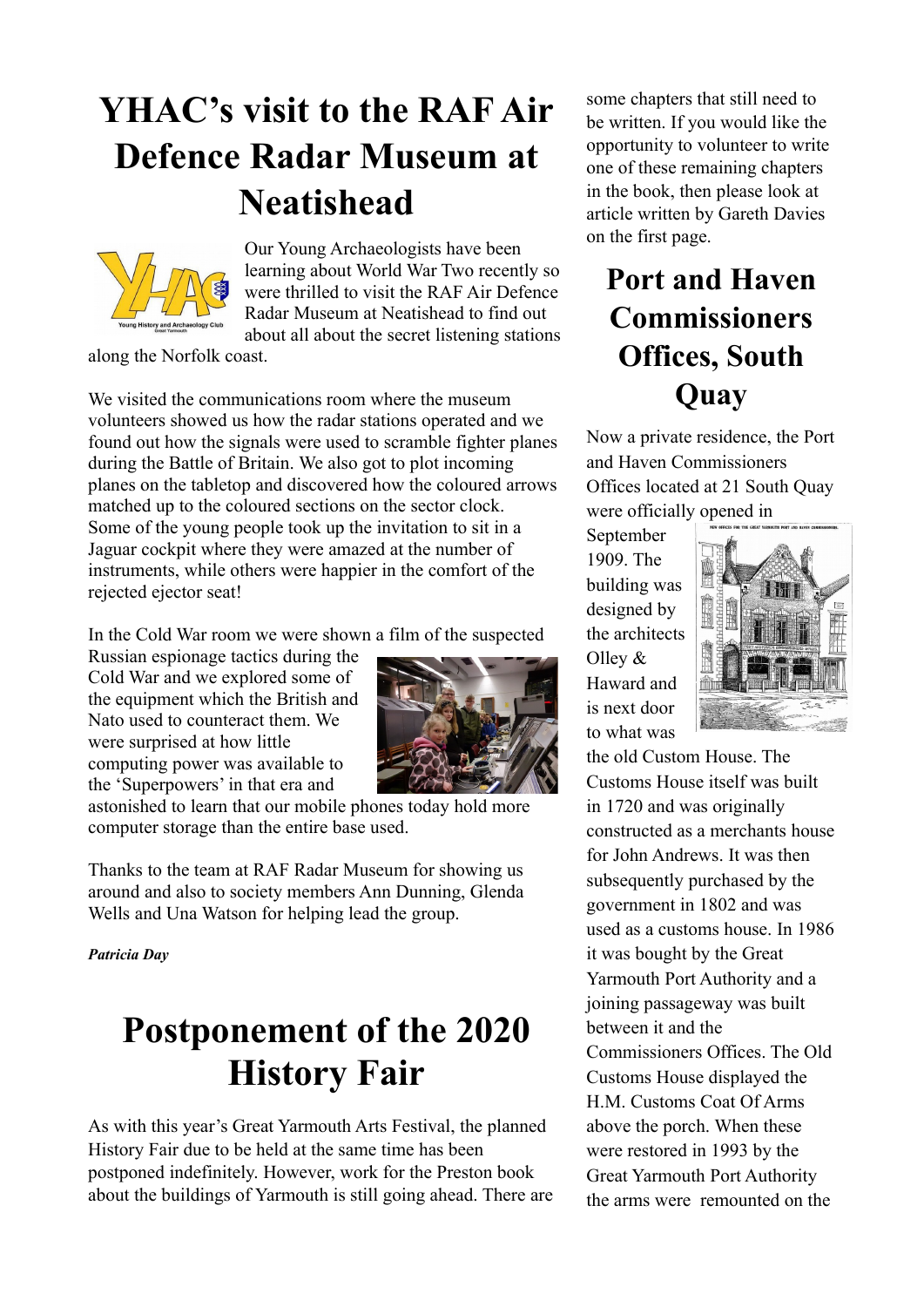front wall. EastPort UK, which took on the responsibilities of the Port Authority, moved to South Beach Parade in August 2009 and the buildings stood empty for three years before being put up for auction in July 2012. The Commissioners Offices are listed under the Planning (Listed Buildings and Conservation Areas) Act 1990 as a Grade 2 building because of its architectural and historic interest.

The Port and Haven Commissioners came into being in 1670 and were established to repair and maintain the Yarmouth Haven and Pier. This work was to be funded by dues that were levied on incoming goods. Originally, eight Commissioners were appointed, two each representing the towns of Yarmouth and Norwich and the counties of Norfolk and Suffolk. To begin with, the Commissioners were to be responsible for the Haven for ten years only, but their powers were regularly renewed by a series of Acts of Parliament until 1835. Beginning in 1721 the Commissioners were given the responsibility for the navigable rivers flowing into Yarmouth Haven and money was spent on the upkeep of the Rivers Yare, Bure and Waveney as well as the Haven itself. Responsibility overseeing the expenditure of this funding to improve and maintain the rivers was given to the Commissioners from each of the constituent authorities. An exemption to this arrangement was that part of the River Waveney between Beccles and Bungay which was covered by a separate Private Act of Parliament.

Prior to 1835 executive power was largely in the hands of the constituent authorities, with Yarmouth's Town Clerk taking on the role of the Commissioners' Clerk and the Borough Chamberlains acted as the financial officers. In 1835 the Port and Haven Commission was separated from the Yarmouth Corporation and from then on they appointed their own officers and executive committees, a Standing Committee and a Committee of Survey. Acts of Parliament passed in 1835 and in 1866 allowed for elected representatives to be added to their number and the local port dues which had been collected by Yarmouth Corporation were transferred to the Commissioners.



In 1911 the Commissioners took on the control of the Corporation's Fishwharf as part of the planned dock development that was to take place in the South Denes area of Yarmouth.

The Offices were built with red bricks with a south return wall constructed of 16<sup>th</sup> Century brick. The frontage of the building is knapped Quarry and Quaternary flint which is dressed with Lincolnshire Limestone. The three-storey facade rises to a gable facing the street. The gable-head is of chequered stone and flint and rises to an arched apex with the date 1909 and a relief representation of a steamship. The main gable behind has a north and south gable-end stack. The wall at the side incorporates part of what was known as the Old Dutch chapel.

Internally there were ground floor front offices with glass and



timber partitions, including the cash office for payment of port dues. There was a staircase in Jacobean

style with a closed string, splat balusters and moulded square newels. On the first-floor at the



front was the boardroom which had small-framed panelling and a ribbed plaster ceiling of simple geometric patterns.

At the formal opening of the Offices on  $16<sup>th</sup>$  September, 1909, the chairman of the Commission, Mr. Russell Colman, precided over a well attended lunch in the Board room. At the preceding